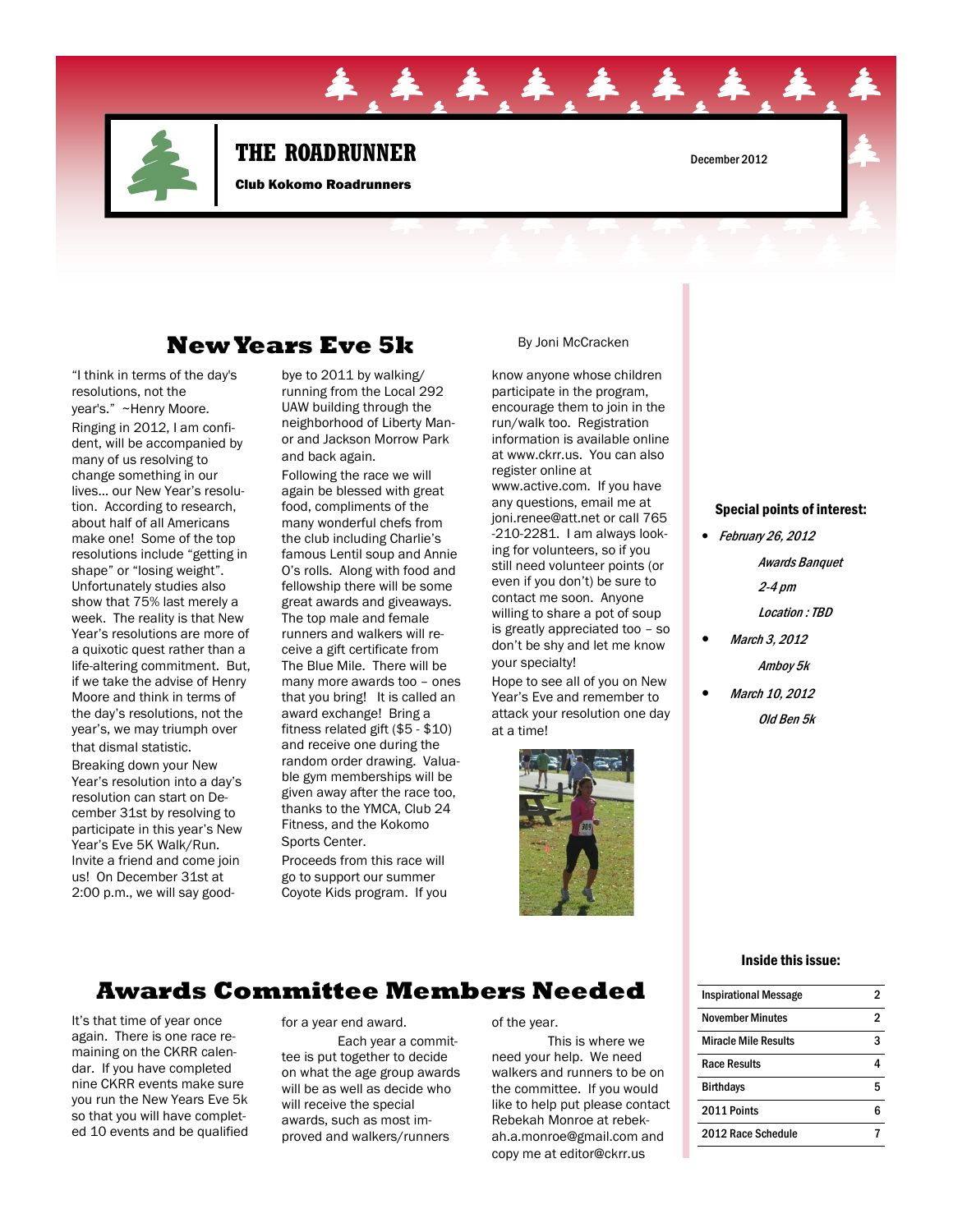

### Inspirational Thought of the Month From Your club chaplain

#### A Christmas Prayer

Jesus, the Light of the World, as we celebrate your birth . . . . may we begin to see the world in the light of the understanding you give us. As you chose the lowly, the outcasts, and the poor to receive the greatest news the world had ever known, so may we worship you in meekness of heart. May we also remember our brothers and sisters less fortunate than ourselves in this season of giving.

THANK YOU, LORD, THANK YOU LORD, for the gift of Your love. May I be a shining example of that love to others.

Amen.

### IMPORTANT

"If you didn't get your medal at the Thanksgiving Day race please contact Robin at 878-4457 (our phone number has changed! This is our new number). The medals are ordered and can be picked up at our home or at the New Year's Eve run. They will be shipped to us before Christmas. Thank

you for your patience! "

## November Meeting Minutes

CKRR Meeting November 14, 2011 at YMCA

1. Meeting opened by Treasurer Mark

Shorter (only officer present)

2. Brief financial report by the Treasurer 3. Race Reports

 a. Charity Run 5K-\$1,489 was collected b. CK Cares run on Thanksgiving Daycurrently 5 entries

 c. New Year's Eve race-race director is Joni McCracken; treasurer Mark Shorter reported that some entries have been received. Volunteers are needed.

4.) Old Business-GNO 50% of race income to be given to YMCA; Treasurer needs more information before check is issued.

5.) New Business

 a. Awards Committee for special awards-tabled until next meeting.

 1. Committee needs to be selected to discuss awards

 2. First meeting set for early January 3. Prefer committee members to key race atttendees

 4. Planning of the Awards Banquet- date is Feb 26, 2012--Location ???

 b. Symphony 5K in May will not need to use CK equipment. They have hired a race management company to do their race.

 c. Treasurer Mark Shorter noted that the Relay for Life half-marathon date was listed in the Kokomo Tribune as June 2, 2012 which is probably the same date as the Kokomo Park and Recreation Dept triathlon and the Trojan Trot 5k in Sharpsville (CK points race).

 d. Treasurer Mark Shorter reported that the club had received materials from the 500 Festival to rent a tent for the Indy Mini marathon. the cost is the same as last year (\$375). Robin Cole moved and Vicki Boles seconded, "Get a tent for the Indy Mini Marathon." Motion passed.

Meeting adjourned at 6:29 PM Those attending were Robin Cole, Patty Weitzel, Vicki Boles, and Mark Shorter.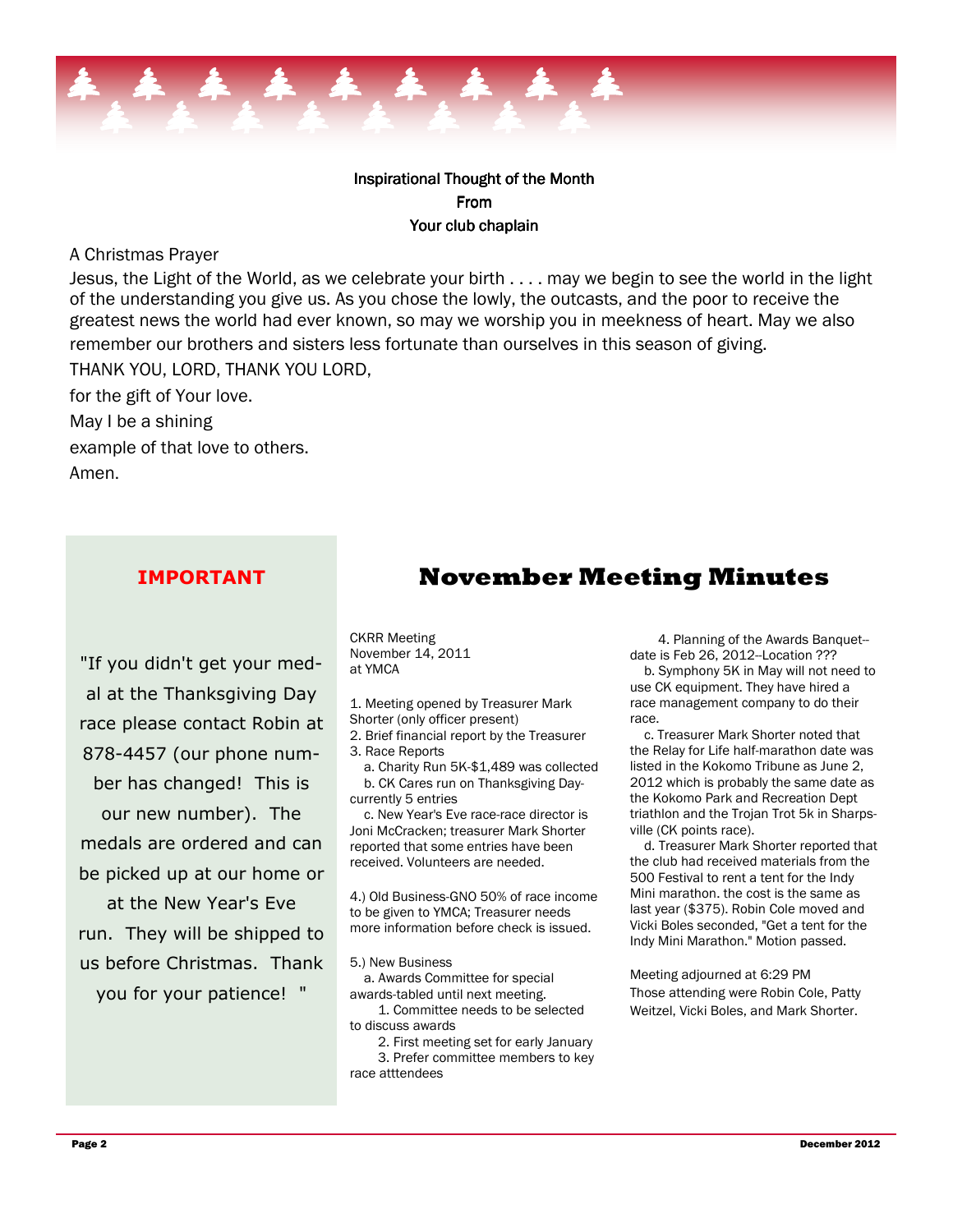# Miracle Mile Race Results

\* \* \* \* \* \* \*

Jackie Sanders Miracle Mile Wednesday, September 21, 2011 Highland Park Walk/Bike Path

- 1. Kory Kennedy 4:56
- 2. Parker Jones 5:21 3. Justin Taflinger 5:51
- 4. Paul Sanders 6:07
- 5. Brad Richmond 6:46
- 6. Terry Jones 7:22
- 7. Cara McKellar 7:22
- 8. Troy Frazier 7:54
- 9. Rosellen Connolly 8:04
- 10. Kathy Murdoch 8:15
- 11. Brayden Williams
- 10:01
- 12. Robin Cole 10:05
- 13. Bob Longwith 10:46
- 14. Anthony Rocchio 10:46
- 15. Joe Yeagle 10:54
- 16. Richard Kerkhof 15:21
- 17. Charlie Skoog 15:21
- 18. Cathy Longwith 15:29
- 19. Hayden Boruff 15:58 20. Brianne Boruff 15:59
- 21. Vicki Boles 15:59
- 

#### Jackie Sanders Miracle Mile Wednesday, September 28, 2011

#### Highland Park Walk/Bike Path

- 1. Kory Kennedy 4:51
- 2. Justin Taflinger 5:56
- 3. Glen Otto 6:03
- 4. Wayne Otto 6:48
- 5. Cara McKellar 7:49
- 6. Rosellen Connolly 8:10
- 7. Parker Jones 8:59
- 8. Brayden Williams 9:06
- 9. Bruce Savage 9:39
- 10. Ken Huston 10:17
- 11. Charlie Skoog 12:15
- 12. Carol Savage 14:22

#### Jackie Sanders Miracle

#### Mile Wednesday, October 5, 2011 Highland Park Walk/Bike Path

1. Kory Kennedy 4:46 2. Max McHaney 6:11 3. Brad Richmond 6:46 4. Cara McKellar 7:24 5. Kathy Murdoch 8:04 6. Rosellen Connolly 8:23 7. Bruce Savage 8:54 8. Brayden Williams 9:15 9. Amber Longwith 9:47 10. Ken Huston 9:54 11. Robin Cole 10:01 12. Greg Kegler 10:14 13. Lisa Metz 10:20 14. Richard Kerkhof 10:20 15. Bob Longwith 10:40 16. Kim McHaney 12:07 17. Charlie Skoog 13:00 18. Joe Yeagle 13:31

#### Jackie Sanders Miracle Mile Wednesday, October 12,

2011 Highland Park Walk/Bike Path

1. Kory Kennedy 4:45 2. Cody Young 5:49 3. James Longwith 6:24 4. Cara McKellar 7:20 5. Rosellen Connolly 7:44 6. Parker Jones 8:23 7. Brayden Williams 8:30 8. Bruce Savage 8:45 9. Charlie Skoog 9:15 10. Ken Huston 9:42 11. Amber Longwith 9:46 12. Hayden Boruff 10:21 13. Vicki Boles 10:21 14. Tony Rocchio 10:29 15. Bob Longwith 10:31 16. Anthony Rocchio 11:37 17. Cathy Longwith 15:17 18. Carol Savage 17:06

19. Joey Rocchio 17:09

- Jackie Sanders Miracle Mile Wednesday, October 26 2011 Highland Park Walk/Bike Path
	- 1. Parker Jones 5:14 2. Cody Young 5:42 3. Tim Taflinger II 5:55 4. Ray Tetrault 7:58 5. Charlie Skoog 8:45 6. Brayden Williams 8:58 7. Robin Tetrault 9:21 8. Ken Huston 9:40 9. Quinley Fife 10:00 10. Blair Fife 10:00 11. Vicki Boles10:00 12. Antohony Rocchio 11:44 Jackie Sanders Miracle

#### Mile Wednesday, November 2, 2011 Highland Park Walk/Bike Path

1. Cory Kennedy 5:19 2. Parker Jones 5:27 3. Cody Young 5:34 4. Justin Taflinger 5:49 (12 and under Club Kokomo age group record!) 5. Sam Grant 6:32 6. Cara McKellar 7:39 7. Charlie Skoog 7:51 8. Andrew Waites 8:06 9. Rosellen Connolly 8:16 10. Vince Lorenz 8:53 11. Kirsten Bryan 9:13 12. Ken Huston 9:31 13. Robin Cole 10:16

- 14. Lisa Metz 10:36 15. Ron Metz 10:38
- 

#### Jackie Sanders Miracle Mile

Wednesday, November 9, 2011

#### Highland Park Walk/Bike Path

1. Kory Kennedy 5:35 2. Cody Young 5:37 3. Charlie Skoog 8:59 4. Kirsten Bryan 9:57 5. Brayden Williams 9:59 6. Ken Huston 10:02 7. Anthony Rocchio 12:58 8. Diana Brown 19:34 9. Dan Coughlin 19:34

#### Jackie Sanders Miracle Mile

#### Wednesday, November 16, 2011 Highland Park Walk/Bike

- Path 1. Kory Kennedy 6:55 2. Cara McKellar 7:53
- 3. Lisa Birkhimer 8:19
- 4. Milo Hearn 8:19
- 5. Ray Tetrault 8:25
- 6. Charlie Skoog 8:25
- 7. Joe Yeagle 8:59
- 8. Kirsten Bryan 9:33
- 9. Cody Young 9:33
- 10. Ken Huston 9:51

#### Jackie Sanders Miracle Mile

Wednesday, November 23, 2011 Highland Park Walk/Bike Path

- 1. Nick Lipari 5:03 2. Zach Huston 5:07
- 3. Cody Young 6:00
- 4. Charlie Skoog 9:04
- 5. Ken Huston 9:39
- 6. Robin Cole 10:22

### Jackie Sanders Miracle Mile Wednesday, November 30, 2011

Highland Park Walk/Bike Path

- 1. Ray Tetrault 9:13
- 2. Robin Tetrault 9:49
- 3. Ken Huston 10:02
- 4. Robin Cole 10:10
- 5. Lisa Birkhimer 12:55
- 6. Tori Gingerich 12:55
- 7. Richard Kirkof 14:41
- 8. Charlie Skoog 14:41
- 9. Dan Coughlin 16:54

#### Jackie Sanders Miracle Mile

Wednesday, December 7, 2011 Highland Park Walk/Bike

# **Path**

- 1. Brad Richmond 6:36
- 2. Ray Tetrault 8:42
- 3. Robin Tetrault 9:09
- 4. Ken Huston 9:33
- 5. Robin Cole 10:02
- 6. Tori Gingerich 11:02
- 7. Lisa Birkhimer 11:02
- 8. Charlie Skoog 11:04
- 9. Milo Hearn 11:05
- 10. Amy Heck 13:13
- 11. Pat Heck 13:13
- 12. Pam Hill 17:53
- 13. Dan Coughlin 17:53

#### Jackie Sanders Miracle Mile Wednesday, December 14, 2011 Highland Park Walk/Bike

1. Parker Jones 5:13 2. Eriic Doyka 5:40 3. Charlie Skoog 9:22 4. Ken Huston 10:20 5. Tori Gingerich 11:30 6. Lisa Birkhimer 11:30 7. Milo Hearn 11:30 8. Diana Brown 20:12 9. Dan Coughlin 20:12

Path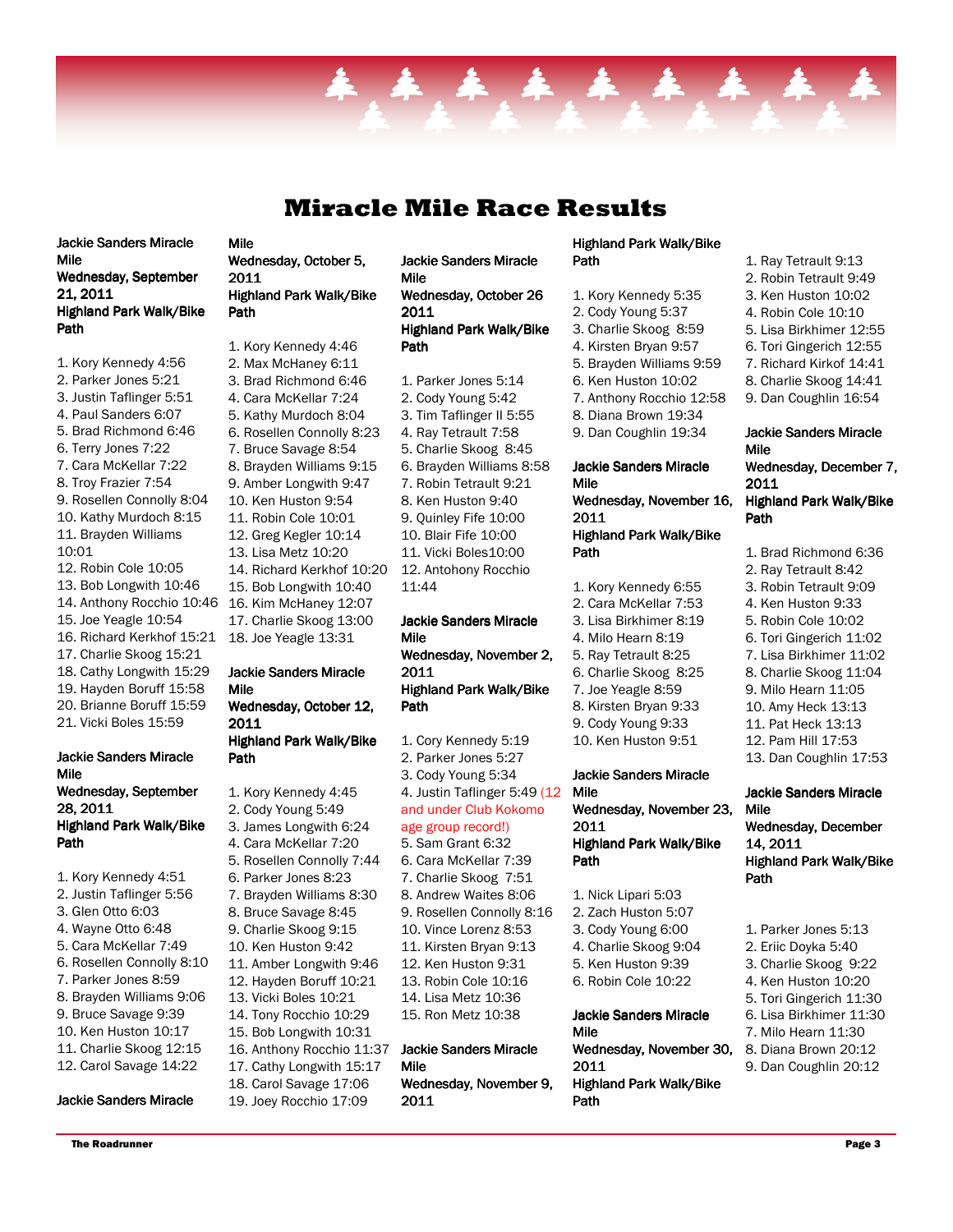

November 12, 2011 UAW 292, Kokomo, In 1: Kory Kennedy 16:49 2: Parker Jones 17:42 3: Jordan Ousley 20:02 4: Chris Frazier 20:17 5: Quinn Reinhardt 20:50 6: Matt York 20:53 7: Cody Young 20:58 8: Ron Moore 21:04 9: Gary Callahan 21:17 10: Doug Nunan 22:36 11: Kelly Wright 23:04 1st Female 12: Doug Hollingsworth 23:07 13: Carly Jones 23:21 14: Brain Baumfalk 24:20 15: Keith McAndrews 24:20 16: Mark Shorter 24:27 17: Rosellen Connolly 25:13 18: Alexandra Parr 25:19 19: Heather Weber 25:21 20: Lisa Thompson 25:24 21: Tarin Serra 25:39 22: Kelly Barker 25:47 23: David Reinagle 25:52 24: Mike Deardorff 26:05 25: Ken Swinehart 26:07 26: Maya James 26:11 27: Chris James 26:12 28: Brian Reinhardt 26:13 29: Tami Moore 26:19 30: Cara McKellar 26:35 31: David Emry 26:46 32: Anna Dollens-Rangel 26:56 33: Vernon Keller 26:57 34: Michael Graham 27:04 4: Parker Jones 17:21 35: John Peters 27:22 36: Madison Parr 27:59 37: Charlie Skoog 28:00 38: David Hughes 28:30 39: Carla Knapp 28:34 40: Bill Barnett 28:39 41: Tom Miklik 28:39 42: Anne Berendsen 28:51 43: Nikki Frazier 29:11 44: Greg Townsend 29:16 45: Jennifer Van Horn 29:27 46: Adriene Riggle 29:31

Club Kokomo Charity Run

5K

48: Charley Werst 29:35 49: Laurie Ousley 29:51 50: Laura Cook 30:14 51: Ricke Stucker 30:33 52: Stan Shuey 31:12 53: Brayden York 31:49 54: Bill Menges 32:02 55: Robin Cole 32:51 56: Sarah Buckley 35:30 57: Amanda Flick 35:33 58: Lauren Weber 35:54 59: Maria DeCleene 35:55 60: TA Weber 35:57 61: Kathryn Wall 39:05 62: Levi Mavrick 42:56 63: Missy Mavrick 44:52 64: Sue Keller 45:33 65: Britney Strebin 46:30 66: Tiffany Parr 55:44 67: Samuel Parr 55:45 Club Kokomo 5k Walk 1: Vince Lorenz 27:29 2: Mary Miller 32:09 1st Female 3: Ray Jean Swinehart 40:54 4: Jane Inman 40:55 5: Toney Lorenz 41:02 6: Jan Wall 43:16 7: Rick Spencer 47:36 8: Robin Michael 47:36 9: Dan Coughlin 54:41 Club Kokomo Cares Run 5K November 24, 2011 Kokomo, Kokomo, IN 1: Matt Grider 16:19 2: Kory Kennedy 16:38 3: Kyle Walsh 16:54 5: Chris Fink 18:29 6: Jacob Bradshaw 18:47 7: Christopher Nunan 18:58 8: Dana Neer 19:06 9: Chris Lasley 19:08 10: Jordan Ousley 19:22 11: Waylon Coulter 20:47 12: Gary Callahan 20:47 13: Matt York 20:54 14: David Wesche 20:54 15: Bethany Neeley 21:00

47: Becky Werst 29:32

16: Brittany Neeley 21:00 17: Tim Taflinger II 21:16 18: Justin Taflinger 21:22 19: Greg Richards 21:25 20: Ben Sanders 21:35 21: Cody Young 21:35 22: Doug Nunan 21:43 23: Tim Hamilton 22:05 24: Diana Jones 22:06 25: Lauren Hamilton 22:12 26: Brandon Mink 22:20 27: Jay Priest 22:24 28: Sam Grant 22:26 29: Jeff Cardwell 22:32 30: Kelly Wright 22:33 31: Evan Slaubaugh 22:38 32: CJ Gaddis 22:41 33: Mike Slaubaugh 22:46 34: John Anderson 22:48 35: Ron Moore 22:51 36: Glen Otto 22:57 37: Jeff Hemmeger 23:11 38: Brad Tomlinson 23:21 39: Chad Gaddis 23:26 40: Gerald Miller 23:29 41: Karly Sprouse 23:35 42: Doug Hollingsworth 23:39 43: Eric Mathew 23:43 44: Elliot Sullivan 23:47 45: Cassandra Hauswald 23:50 46: Jeff Hauswald 23:51 47: Mark Shorter 23:59 48: Dustin DeLong 24:03 49: Mark Miller 24:12 50: Joni McCracken 24:12 51: Tarin Serra 24:40 52: Wayne Otto 24:51 53: Ken Swinehart 25:05 54: David Reinagle 25:08 55: Breann Donson 25:15 56: Emily Wilcox 25:16 57: David Emry 25:17 58: Darin Claxton 25:19 60: Angie Frazier 25:21 61: Jama Clazton 25:23 62: Caleb Stout 25:26 63: Lisa Thompson 25:28 64: Kelly Barker 25:29 65: Charley Werst 25:41 66: Brett Boone 25:42 67: Rosellen Connolly 25:44

59: Michael Graham 25:21 109: Christopher Campbell 68: Randy Maurer 25:47 69: Jensen Freeman 25:51 70: Jodi Lake 25:52 71: Melissa Goad 25:55 72: Bobby Mendoza 26:08 73: Nathan Bennett 26:12 74: Lauren Longshore 26:13 75: Rudy Suryantro 26:21 76: Anne Kantz 26:22 77: Kurt Stout 26:24 78: Devin White 26:26 79: Max White 26:26 80: Tony White 26:27 81: Derick Brooks 26:30 82: Jonathan Wilson 26:48 83: Erik Hartman 26:48 84: Nikki Frazier 26:52 85: Vernon Keller 26:55 86: Terry Jones 26:59 87: Cara McKeller 26:59 88: Ron Thompson 27:02 89: Sherrie Alexander 27:08 90: Anna Rangel 27:09 91: Chrissie Fink 27:10 92: David Hughes 27:10 93: Alisha Boone 27:11 94: Darcie York 27:21 95: Laura Christopher 27:25 96: Roy Sprinkle 27:32 97: Kathryn Klein 27:38 98: Mary White 27:54 99: Michael Tetrault 28:02 100: Melia Wilson 28:05 101: Ray Tetrault 28:09 102: Laura Woodsmall 28:11 103: Riche Sears 28:14 104: Tiffany Rush 28:15 105: Trenton Sears 28:16 106: Kevin Spangler 28:17 107: Becky Werst 28:24 108: Greg Townsend 28:24 28:34 110: Adriene Riggle 28:35 111: Carla Knapp 28:37 112: Wyatt Martin 28:39 113: Jayne Martin 28:55 114: Gina Martin 28:55 115: Arlen Hartman 28:58 116: Taylor Nunan 28:59 117: Rick Wilson 29:12

118: Shelly Nelson 29:15 119: Tom Miklik 29:30 120: Michel Miklik 29:30 121: Laurie Ousley 29:36 122: Laura Cook 29:38 123: Jericho Wilson 29:40 124: Rachel Hale 29:44 125: Cindy Kerker 29:47 126: John Kerker 29:49 127: Ralph Fonda 30:04 128: Vickie Thomas 30:17 129: Teresa Long 30:30 130: Allyson Wells 30:31 131: Tami Moore 30:31 132: Michelle Boyd 30:32 133: Jon Webster 30:33 134: Tom Diesman 30:42 135: Jeremiah Kelly 30:45 136: Jennifer Hatt 30:51 137: D Hughes 30:53 138: R Fernung 30:59 139: Greg Sullivan 31:14 140: Amanda Serie 31:31 141: Vicki Boles 31:43 142: Devon Hatt 31:46 143: Bethany Miklik 31:55 144: Riley Case 31:58 145: Kathleen Bagwell 31:59 146: B McKinney 32:04 147: Dave White 32:05 148: Jennifer Cox 32:06 149: Ricke Stucker 32:12 150: Dwight Elliott 32:26 151: Kristen Welker 32:29 152: Ryan Nees 32:30 153: J Pennycoff 32:37 154: Laura Barrett 32:54 155: N Anderson 32:59 156: Sarah Buckley 33:19 157: H Hartman 33:22 158: Hannah Myers 33:27 159: Seth Fonda 33:31 160: K Christopher 33:36 161: Bill Menges 33:47 162: Kirsten Bryan 33:49 163: Molly Menges 33:51 164: B Sunquist 33:54 165: M Corrigan 34:15 166: Amanda Flick 34:24 167: S Hartman 34:33 168: Lora Campbell 34:36 169: Faith Lytle 34:39 (Continued on page 5)

1st Female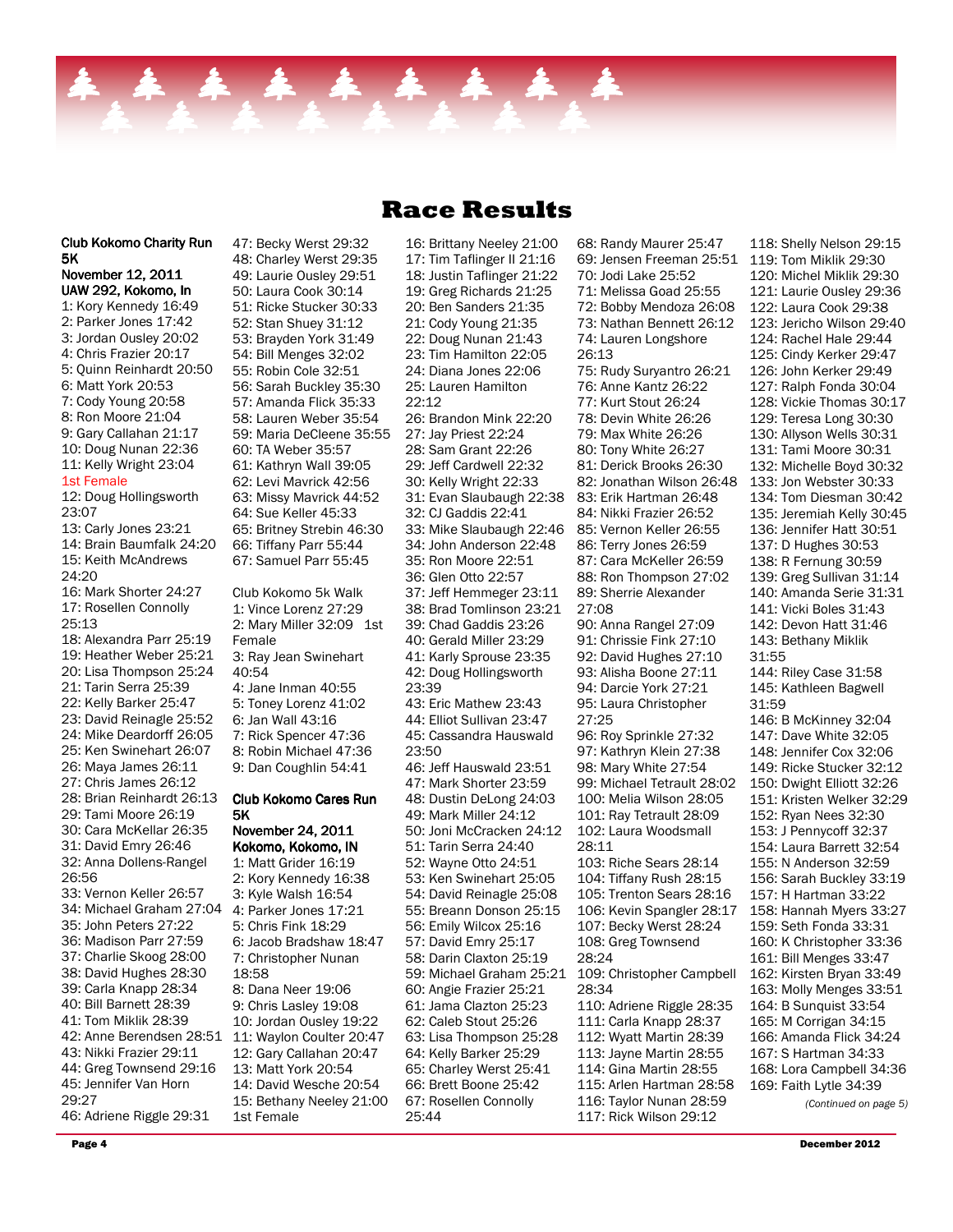### Race Results Continued

170: Grace Kuhlman 34:40 171: Kevin Campbell 34:41 172: Greg Kuhlman 34:41 173: Laura Heflin 34:57 174: Bruce Savage 35:05 175: Callen Bennett 35:19 176: Nicole Cothern 35:30 177: Nicole Bumgardner 35:31 178: Mackenzie Foye 35:40 179: Foye 35:40 180: Marty Foye 35:41 181: Billy Cox 36:10 182: Larry Corrigan 36:20 183: Chantel Sullivan 36:53 184: Elizabeth Brown 36:54 185: Kaelyn Spangler 36:58 186: Maria Cline 37:19 187: Farrah Spangler 37:20 188: Hannah Sexton

37:24 189: Kathryn Wall 37:31 190: Susan Hamilton 38:40 191: Emily Peel 38:48 192: Mallorie Williams 38:52 193: Greg Smith 39:06 194: Jessica Nees 39:06 195: Andrea Daine 39:07 196: Ellery Bennett 41:30 197: Ryan Fonda 41:34 198: Erin Bennett 41:35 199: Amy Heck 41:41 200: Pat Heck 41:41 201: Terrie Valentine 42:04 202: Lisa Price 42:05 203: Tamala Fonda 42:08 204: Corrin Larson 42:25 205: Everette Mitchem 42:30 206: Evvie Mitchem 42:31 207: Carmen Larson 42:43 208: Missy Mavrick 42:48 209: Britney Streibin

43:08 210: Elizabeth Degraffenreid 43:21 211: Sue Keller 45:30 212: Carol Savage 47:22 213: Mona Shoffner 50:29 214: Jim Shoffner 51:21 215: Amy Dockerty 51:26 216: Gary Harsh 51:31 217: Michelle Nearon 52:20 218: Laura Garman 52:21 219: Cynthia Burch 53:28 220: Debbie Stewart 59:32

#### Club Kokomo 5K Walk 1: Mary Miller 32:49 1st

#### Female

2: Steve Inman 40:59 3: Laura Miller 42:37 4: Amanda Kingsolver 42:38 5: Raye Jean Swinehart 43:34 6: Jane Inman 43:34 7: Jean Heflin 44:26

8: Rita Bretl 44:55 9: Jim Bretl 44:56 10: Jerry Lambert 45:29 11: Rick Spencer 45:29 12: Kelly Hillman 45:51 13: Kevin Akers 45:58 14: Angie Bowman 46:02 15: Lori Akers 46:02 16: Mary Lou Rutherford  $46.19$ 17: Brandy Clark 46:30 18: Megan Woodsmall 47:03 19: Connie Nunan 47:12 20: Vickie Jeslis 47:22 21: April Montgomery 48:08 22: Theresa Heinzman 48:09 23: Jamey Heinzman 48:11 24: Judy Wand 48:12 25: Steve Wand 49:03 26: Aaron Wand 49:07 27: Brett Bowman 49:12 28: Blake Bowman 49:12

29: Ethan Akers 49:15 30: Nicole Greer 49:17 31: Judy Frazier 50:14 32: Roberta Miller 50:14 33: Dawn McKinney 50:16 34: Emily Akers 50:17 35: Megan McCord 50:28 36: Terry Hall 51:43 37: Jeanie Cloud 52:34 38: Larry Yonally 52:44 39: Amanda Yonally 52:45 40: Donna Babb 53:23 41: Teresa Welker 59:22 42: Rusty Welker 59:42

### December Birthdays

12-1 Amanda Pena 12-1 Andrew Swinehart 12-2 Robert Cupp 12-3 Chase Moser 12-5 Donna Andrews 12-5 Evan Barker 12-5 Rolando Fuentes 12-5 Quinn Reinhardt 12-7 Austin Eads 12-7 Cavan Williams 12-7 Reece Wright 12-8 Carla Yerkes 12-9 Gary Callahan 12-9 Al Hochgesang 12-11 Diana Deyoe 12-11 Evan LaDow

12-12 Chee Lee 12-12 Heather Weber 12-13 Cara Keating 12-14 Angel Fuentes 12-15 Hayden Bewley 12-15 Mark Eads 12-15 Allison Irvin 12-16 Eric Doyka 12-17 Megan Bowman 12-17 Barry Donovan 12-18 Michael Graham 12-19 Walter Brown II 12-19 Debbie Frey 12-21 Krissy Durr 12-21 Aaron Kirk 12-21 Jerry Meiring

12-21 Jill Pursifull 12-22 T.J. Chew 12-22 Dwight Elliott 12-22 Anneliese Weitzel 12-23 Miranda Rood 12-24 Jim Burrous 12-25 Karl Stoneking 12-26 Charles Pennington 12-26 Patricia Weitzel 12-27 Gary Jewell 12-28 Robyn Pagington 12-29 Rhenda Acton 12-29 Janice Golliher-Clemons 12-29 James Longwith 12-30 Charlie Skoog 12-30 Maggie Weber 12-31 Sam Grant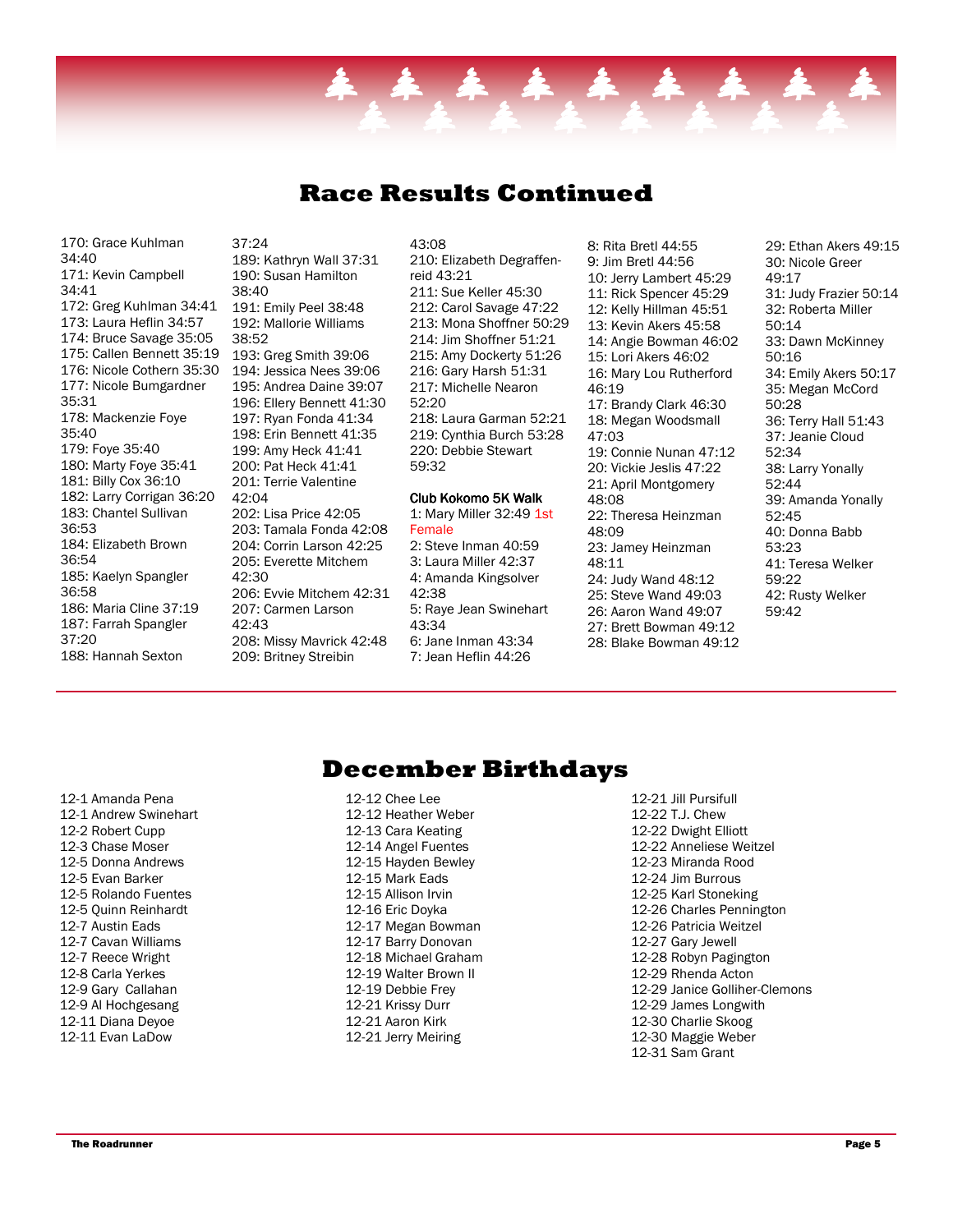

Races included are JN Amboy, Old Ben, Sam Costa, Ultimate, Race for Cure, Rock & Roll, Norris JMP 4, Symphony, Trojan Trot, Greentown, Haynes, Race for Grace, Panther Prowl, Converse, AGR, CAM, GNO, Bee Bumble, Cole Porter, Shores, Jack-O-Lantern, NPT, Charity Run, CKRR Cares run and any one Ultra, Marathon, Half-Marathon or Volunteer. 10 points are awarded for both the Race for the Cure and the Relay for Life.

#### Runners - Women 0-12

Alexandra Parr 7-135V Madison Parr 8-132V Maya James 4-80 Lauren Weber 4-65RV Kelsey Metz 4-64 Sophia Wyman 3-55 Kailee Taflinger 2-30R Kelsey Weber 2-30RV Maggie Weber 2-30RV Natalie Weber 2-30RV Lana Pham 1-20V Emily Riggle 1-20V Gretchen Riggle 1-20V

#### 13-19

Carly Jones 19-360CR Emily Allen 10-150HCR Christina Deyoe 4-62H Jillian LaDow 4-57 Bethany Neeley 2-40V Brittany Neeley 2-40V Sophie Frazier 1-20V Kelsey Kennedy 1-20 Krissy Durr 1-15 Kayla Reinagle 1-10R

#### 20-24

Laura Heflin 15-244RV Brittiani Gillem 10-200H Kathryn Wall 11-177HCR Amber Longwith 6-79R Sarah Lee 3-42R Vanessa Lorenz 3-37

#### 25-29

Lindsay Thompson 4-80 Laura Powers 3-60 Rhiannon Thompson 2- 40H Jillian Weaver 2-40H Natilee Jones 2-35H Amy Baron 1-15

#### 30-34

Carla Knapp 12-225H Adriene Riggle 12-197HR Melissa Goad 9-170H Kelly Wright 6-120 Kathleen Bagwell 3-60H Kelly Barker 3-60H Amanda Fernandes 3-52H Rebekah Monroe 2-32V Jennifer Pitner 2-27 Geana Moore 2-24

Allison Irvin 1-20H Sharon Whelan 1-20 Justine Eads 1-15

#### 35-39

Nikki Frazier 15-300HV Jennifer Sinka 5-85H Darcie York 4-80H Erika James 4-70H Tina Dixon 4-62HR Michelle Boyd 3-60 Mary Cameron 3-52H Cassandra Hauswald 2-40 Anna Kantz 2-35 Robyn Pagington 1-20H

#### 40-44

Heather Weber 16-320HV Tami Moore 11-190MH Carol Savage 10-147HRV Shelly Wyman 8-124HV Patricia Weitzel 7-99CRV Dana Culp 4-70H Kristine Bewley 3-42H Laura Sheets 3-42H Tasha Rogers 2-40MH Gina Sheets 2-40U Lisa Birkhimer 1-20 Stella Rood 1-20H

#### 45-49

Cara McKellar 21-380H Cindy Stone 12-240H Laura Cook 12-180V Kim Anderson 4-70UH Joni McCracken 3-60HV Lisa Metz 5-59 Carrie Lee 2-20R

#### 50-54

Laurie Ousley 13-245HV Roxane Burrous 4-80UH Anita Upchurch 3-50HC Doris Campbell 2-32 Carla Yerkes 1-20

#### 55-59

Anna Rangel 26- 500MHCRV Robin Cole 19-269C Robin Tetrault 16- 249MHRV Joyce Pennycoff 12- 181HRV Sue Keller 12-149 Vicki Boles 8-132HRV Theresa Barlow 1-20V

#### 60-64

Jeanie Townsend 11- 187HRV Rhenda Acton 10-185H Kathy Murdoch 8-160

#### 65-69

Susan Gerhart 3-50HC Kathie Leach 1-20

#### Runners – Men 0-12

Justin Taflinger 7-130R Keagan James 6-102 Brayden York 6-102 Brendyn Rogers 3-55 Aidan Frazier 3-44V Colby Mims 2-40 Vinh Lee 2-35 Cavan Williams 2-35 John Paul Wyman 2-27 Caleb Bewley 1-20 Noah Cardwell 1-20 Gradyn Rogers 1-12

#### 13-19

Chad Jr. Gaddis 8-142V Jacob Bradshaw 6-112H Billy Jones 6-89CR Austin Young 3-60H Waylon Coulter 2-40 James Longwith 2-40 Quinn Reinhardt 2-35 Kyle Starich 2-25 Minh Pham 1-20 Ben Bradshaw 1-15 Nate Williams 1-15 Landrum Neer 1-10 Eric Doyka 1-9

#### 20-24

Kory Kennedy 22-430HV Parker Jones 22-380HCV Jordan Ousley 8-123H

# 25-29

BJ Needler 7-140 Michael Tetrault 2-40H

#### 30-34

Chad Sr. Gaddis 8-160V Billy Cox 7-100C Mark Fernandes 2-35H Mark Eads 1-20

Andrew Jones 1-20H

#### 35-39

T.A. Weber 17-266MHRV Matt York 11-229UMH Chris James 10-190M David Reinagle 11- 161HCRV Samuel Parr 11-159 Sam Grant 8-142HV Chris Frazier 6-102MH Tim Taflinger II 6-97HR Aaron Kirk 5-82H Jeff Hauswald 1-20 William Irvin 1-20H

#### 40-44

Scott Colford 15-300UM Terry Jones 20-279HC Ron Moore 14-231HV Jay Priest 12-220MHV David Emry 12-192MHRV Paul Wyman 9-133MHV Scott Riggle 7-117HRV Steve Williams 4-50H Ken Austin 3-42 Don Rogers 2-40MH Dwight Elliott 2-30 Pat Heck 1-20M Michael Rood 1-20H Travis Sheets 1-20M Vern Graves 2-18 Sid Culp 1-15

#### 45-49

Michael Graham 24- 407HCRV Scott Deyoe 16-230HCRV Paul Sanders 9-175H Kim Lee 8-132R Dana Neer 3-60HV Brian Reinhardt 3-60HV Rich Bradshaw 1-20H Scott Glover 1-20 Gary Jewell 1-20V Chee Lee Lee 1-10

#### 50-54

Ken Swinehart 24-288HRV Phil Rozzi 18-271UHV Eric Mathew 15-218H Ray Tetrault 18-215MHRV Jerry Long 9-136 Kevin Campbell 11-129HV Jeff Cardwell 10-125M Kenny Bennett 7-120

Bruce Savage 11- 118HRV Doug Hollingsworth 7- 117H Byron Bundrent 5-100 Ron Metz 6-85HV Jerry Meiring 8-79 Al Hochgesang 6-70 Keith McAndrews 4-70 Heath Spence 3-55 William Jones 2-32V Scott Hemmeger 2-28H Jeff Hemmeger 1-20

#### 55-59

Mark Shorter 23- 420HCR Greg Townsend 15- 227HRV Mike Deardorff 15- 222H Earl Strong 11-187 Jeff LaDow 6-86H Dave White 3-60HV Scott Hamilton 3-44V Joe Yeagle 3-39V Russ Hovermale 3-33 Michael Campbell 2- 30H John Sites 1-20 Karl Stoneking 1-10

#### 60-64

Gary Callahan 17-340 Joe Rangel 16- 285HCRV Charlie Skoog 19- 281HCRV Ricke Stucker 21- 259CRV Vern Keller 13-195 Tom Miklik 8-127H Bill Menges 8-108H Steve Wand 4-53 Fred Chew 2-40H Steve Kilcline 2-30H Walter Brown 1-20H Bill Cox 1-10R

#### 65-69

David Hughes 14- 245UCV Doug Mankell 12-204 Bill Barnett 10-200HV Dale Sullivan 2-32 (Continued on page 7)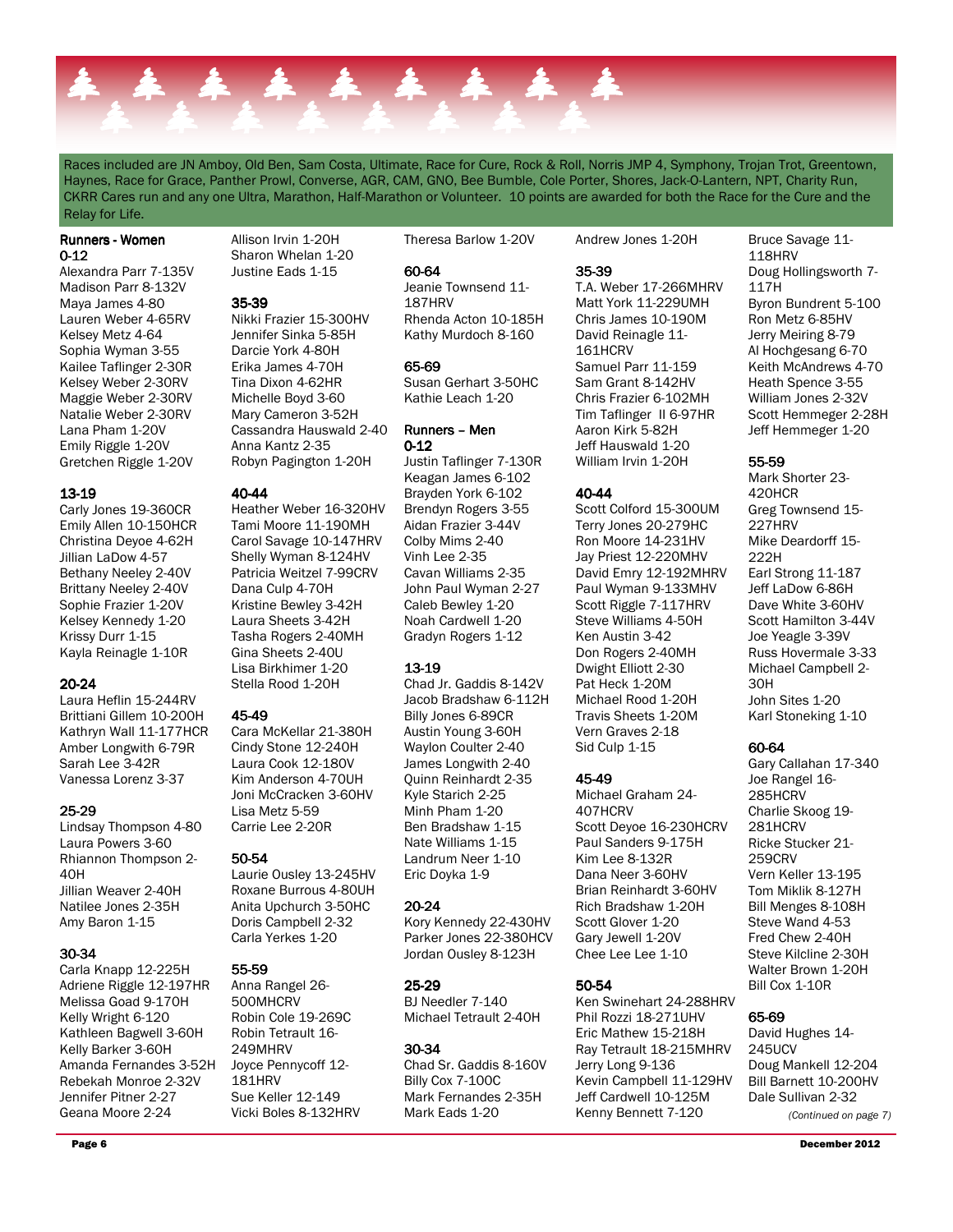### 2012 Race schedule—Note: Dates are tentative at this time

| 26-Feb    | CK Awards 2PM                      | 12-Jul    | Coyote Kids-6                   |                                |
|-----------|------------------------------------|-----------|---------------------------------|--------------------------------|
| 03-Mar    | Norris Insurance 5K Amboy-C        | $14$ -Jul | Race for Grace Logansport       |                                |
| 10-Mar    | Old Ben 5K Kokomo-C                | 19-Jul    | Coyote kids-Rain day if needed  |                                |
| 07-Apr    | Ultimate 10,5,5-Logansport         | $21$ -Jul | <b>Panther Prowl</b>            | *January Club Meeting*         |
| 21-Apr    | Race for Cure-Indy                 | 27-Jul    | Coyote Kids Awards              |                                |
| 28-Apr    | Bona Vista 5K                      | 04-Aug    | Norris Insurance 5k Converse    |                                |
| 12-May    | Norris Insurance 4m Kokomo         | 18-Aug    | Cam Race for Shelter            | <b>Monday January 9 at 6pm</b> |
| 26-May    | Kokomo Symphony 5K<br>7            | 01-Sep    | Steps to Recovery 3m run & walk |                                |
| 02-Jun    | Trojan Trot 5K Sharpsville         | 15-Sep    | 5th GNO 6P                      | <b>Location: Kokomo YMCA's</b> |
| 07-Jun    | Coyote Kids-1                      | 22-Sep    | Bee Bumble 10K, 5K Burnettsvill |                                |
| 09-Jun    | Norris Insurance 5m, 5k            | 29-Sep    | <b>HESP Race</b>                | <b>Conference Room</b>         |
| 14-Jun    | Coyote Kids-2                      | 06-Oct    | Cole Porter 15K 5k Peru 9AM     |                                |
| 16-Jun    | Relay for Life Kokomo Day 2        | 13-Oct    | Champaign Shores 5K             |                                |
| $21$ -Jun | Coyote Kids-3                      | 20-0ct    | Hesp event or Sept 29           |                                |
| 23-Jun    | 12-hour relay Non Ckrr Points race | 27-0ct    | Jackolantern Ymca-Kokomo 5K     |                                |
| 28-Jun    | Coyote Kids-                       | 10-Nov    | <b>CK Charity Run 9AM</b>       |                                |
| 30-Jun    | Haynes 4,3,1 Kokomo                |           | 22-Nov CK Cares Run 8AM         |                                |
| 30-Jun    | Haynes kids Track                  |           | 31-Dec-12 New Yr Eve 5K 2PM     |                                |
| 05-Jul    | Coyote Kids 5                      |           |                                 |                                |

# 2011 Points Continued

70-74

Stan Shuey 14-250CV John Peters 10-200H Ken Huston 3-42 Charles Johnson 1-20

#### 75-79

Robert Cupp 8-150R Riley Case 4-80 Bill Heck 1-20V

Walkers - Women 20-24 Brittany Deyoe 1-20

### 25-29

Holly Hurlburt 2-40 Ashley Taflinger 1-20H

#### 30-34

Amy Irick 3-60

35-39 Tiffany Parr 6-120V 40-44 Anh Lee 3-60

#### 45-49

Jean Heflin 18-350RV Angie Bowman 5-85H Stacey Jones 2-30 Chari Deyoe 1-15 Lisa Hemmeger 1-15

#### 50-54

Mary Miller 24-460HRV Raye Jean Swinehart 21- 306HRV Jane Inman 22-295HR Amanda Pena 14- 214HCRV

Jayne Stucker 13-138CR Debbie Riffe 5-66RV Deb Cardwell 1-12 Gayle Long 1-10 Kathy Touloukian 1-7

55-59 Jan Wall 11-220V Christine Williamson 2-30 Barbara Hobbs 2-25R

60-64 Angela Lorenz 19-360RV

65-69 Mary Lou Rutherford 20- 370CR Diana Brown 10-150RV Jane Reid 1-20V

Walkers – Men

0-12 Brett Bowman 1-20

25-29 Vince Lorenz 18-350HV

40-44 Brian Allen 11-200HCRV

45-49 Blake Bowman 1-20 50-54 Steve Inman 10-195 Don Hurd 5-85

55-59 Rick Spencer 11-210 Tim Taflinger 3-50HR Bob Longwith 1-10R

60-64

Toney Lorenz 22-420RV Robin Michael 13-210H Greg Wall 3-44V Melvin Hobbs III 2-25R

65-69 John Mohr 4-80 Jim Burrous 2-40UH David Mygrant 1-20H

#### 70-74

Jerry Lambert 20- 370HCRV Jim Gross 14-240H Dan Coughlin 8-119RV Jerry Leach 2-40V

80+ Milt Brown 2-30R